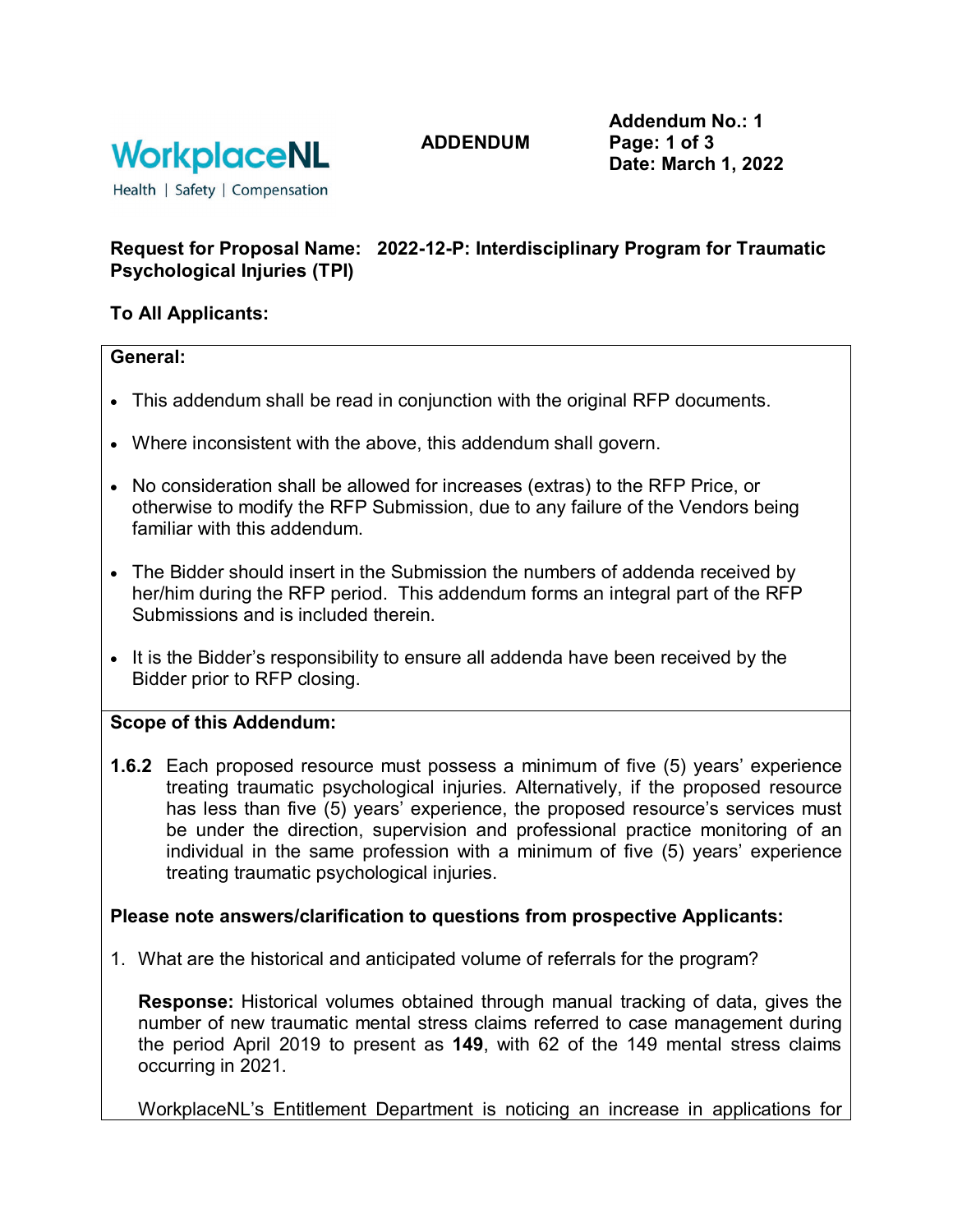traumatic mental stress claims so far in 2022, but it is too early to estimate the annual volume of referrals. It is WorkplaceNL's intention to refer all new case management referrals received from the Entitlement Department to the TPI Program. There are currently **108** active claims assigned to the case management team which will be reviewed to determine suitability for referral to the TPI Program.

2. Acknowledging that timeframes may change, what is the tentative expected start date for service delivery?

**Response:** WorkplaceNL's preferred start date is 30 days from the contract award date or an alternate date mutually agreeable to WorkplaceNL and the successful Applicant(s).

3. What are the expected volumes by region?

**Response:** It is impossible to predict the expected volumes by region. The following is the regional breakdown of the cases currently with the case management unit:

 Avalon region - 59% Central region – 18% Western region including Labrador – 21% Out of Province: 2%

4. Regarding Section 1.6.2 of the Mandatory Requirements, due to the nationwide shortages of professionals in the mental health space, in place of the requirement outlined by WorkplaceNL that proposed resources have 5 years of TPI experience, would WorkplaceNL consider either (A) a mentoring program where an individual with the required years of experience oversees a professional with less, (B) proposed resources that have completed /can demonstrate appropriate TPI/mental health related competencies, or something similar?

**Response:** Each proposed resource must possess a minimum of five years' experience treating traumatic psychological injuries. Alternatively, if the proposed resource has less than five (5) years' experience, the proposed resource's services must be under the direction, supervision and professional practice monitoring of an individual in the same profession with a minimum of five (5) years' experience treating traumatic psychological injuries.

5. Would WorkplaceNL confirm its willingness having the services requested being delivered virtually?

**Response:** WorkplaceNL is agreeable to virtual services as long as the Applicant can demonstrate that the recommended services can be delivered through a virtual platform. The Applicant is also responsible to ensure that the virtual platform is secure.